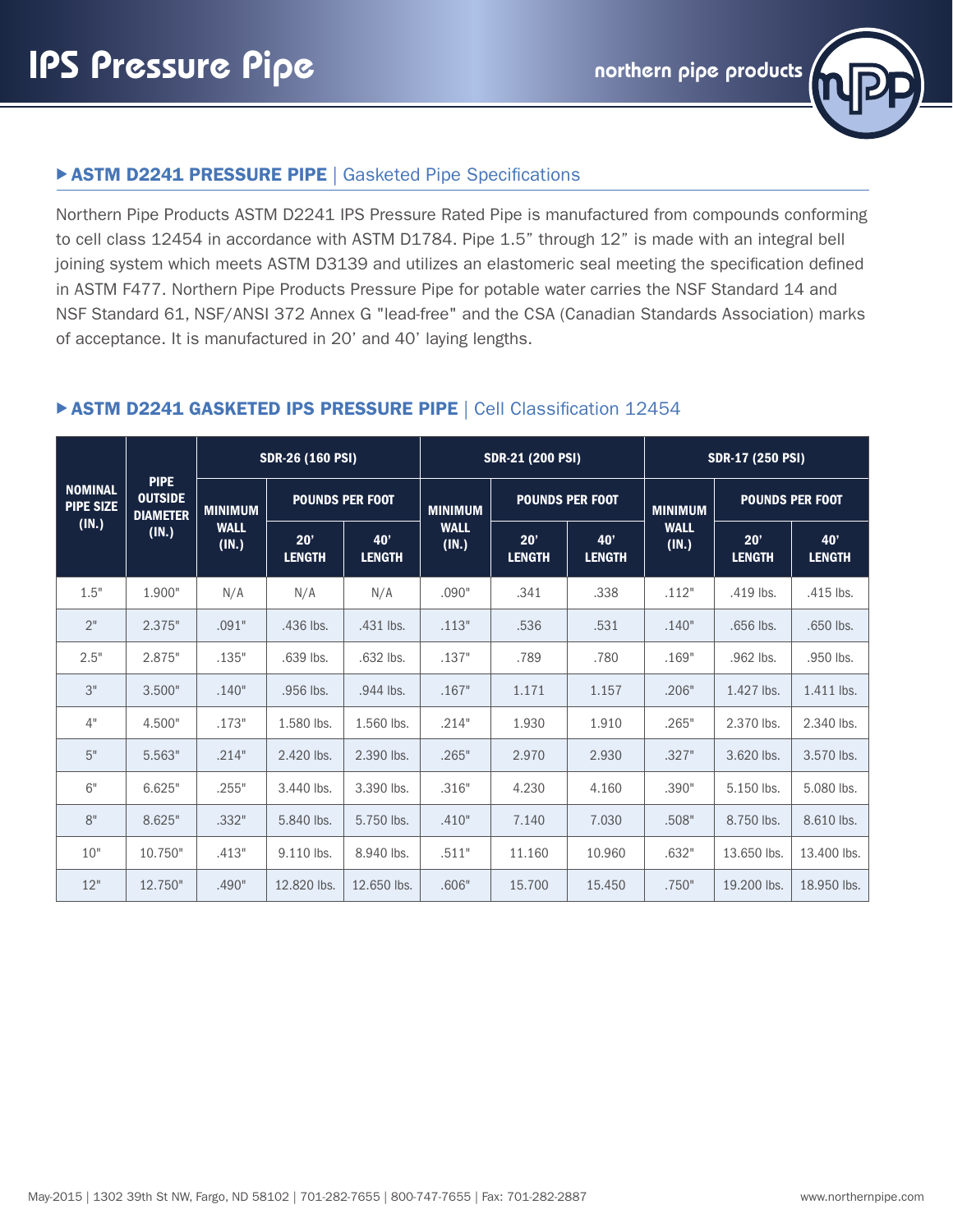## **ASTM D2241 PRESSURE PIPE | Gasketed Joint Specifications**

Northern Pipe Products PVC gasketed IPS Pressure Rated Pipe Water Transmission Pipe is made with gasketed joints conforming to ASTM D3139 when measured in accordance with ASTM D2122. Gaskets shall be manufactured to conform to the requirements of ASTM F477. Northern Pipe Products employs the Rieber Gasket System. The Rieber joining system is a factory made "locked-in" flexible elastomeric seal. The gasket is installed in the bell race during manufacture of the joint. It should not be removed for any reason, destruction of the joint occurs.

#### **ELOCKED-IN GASKET JOINT**



- A. Gasket Groove (Race) Outside Diameter
- B. Lip Length
- C. Gasket Groove (Race) Length
- **D.** Overall Joint
- E. Spigot Insertion Depth

|                                             | <b>DIMENSIONS (IN.)</b>                                          |                          |                                              |                             |                                                |  |  |  |  |
|---------------------------------------------|------------------------------------------------------------------|--------------------------|----------------------------------------------|-----------------------------|------------------------------------------------|--|--|--|--|
| <b>NOMINAL</b><br><b>PIPE SIZE</b><br>(IN.) | (A)<br><b>GASKET GROOVE</b><br>(RACE) OUTSIDE<br><b>DIAMETER</b> | (B)<br><b>LIP LENGTH</b> | (C)<br><b>GASKET GROOVE</b><br>(RACE) LENGTH | (D)<br><b>OVERALL JOINT</b> | (E)<br><b>SPIGOT INSERTION</b><br><b>DEPTH</b> |  |  |  |  |
| 1.5"                                        | 2.560"                                                           | .625"                    | .820"                                        | 4.000"                      | 3.000"                                         |  |  |  |  |
| 2"                                          | 3.090"                                                           | .750"                    | .760"                                        | 4.250"                      | 3.250"                                         |  |  |  |  |
| 2.5"                                        | 3.825"                                                           | 1.000"                   | 1.090"                                       | 4.500"                      | 3.500"                                         |  |  |  |  |
| 3"                                          | 4.550"                                                           | 1.000"                   | 1.160"                                       | 4.750"                      | 3.750"                                         |  |  |  |  |
| 4"                                          | 5.650"                                                           | 1.250"                   | 1.150"                                       | 5.750"                      | 4.750"                                         |  |  |  |  |
| 5"                                          | 6.790"                                                           | 1.250"                   | 1.250"                                       | 6.250"                      | 5.250"                                         |  |  |  |  |
| 6"                                          | 8.100"                                                           | 1.500"                   | 1.375"                                       | 6.750"                      | 5.750"                                         |  |  |  |  |
| 8"                                          | 10.350"                                                          | 1.500"                   | 1.500"                                       | 7.250"                      | 6.250"                                         |  |  |  |  |
| 10"                                         | 12.700"                                                          | 1.750"                   | 1.750"                                       | 8.250"                      | 7.250"                                         |  |  |  |  |
| 12"                                         | 14.900"                                                          | 2.000"                   | 1.900"                                       | 9.000"                      | 8.000"                                         |  |  |  |  |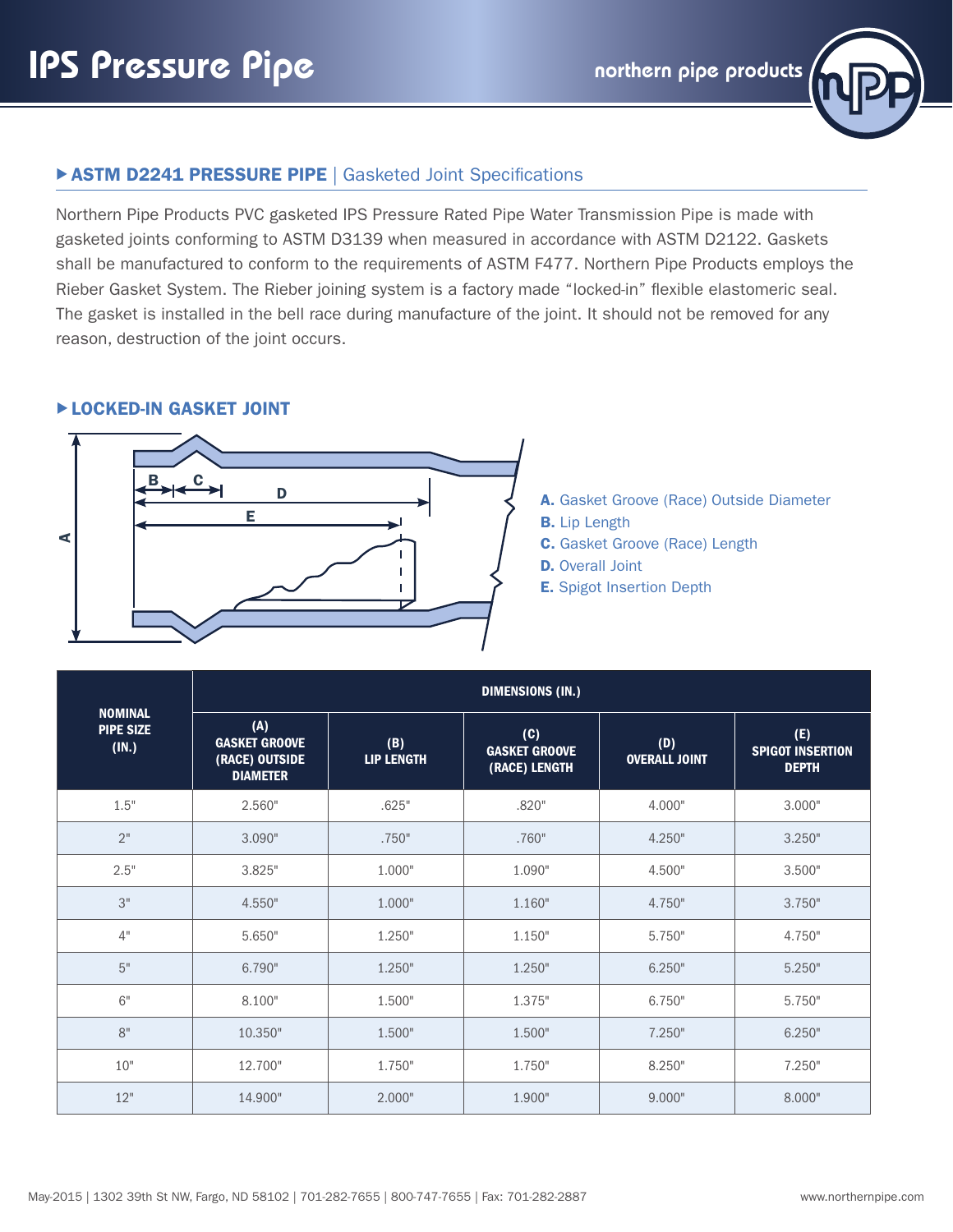

### **ASTM D2241 PRESSURE PIPE | Solvent Weld Pipe Specifications**

Northern Pipe Products PVC IPS Pressure Rated Pipe is manufactured from compounds conforming to cell class 12454 in accordance with ASTM D1784. The Belled End Pipe meets or exceeds the specifications of ASTM D2672, is made from potable water compounds and carries the NSF Standard 14 and NSF Standard 61 mark of acceptance with Annex G "lead-free". The 2" through 12" diameter SDR-26, the 1.5" through 12" diameter SDR-21, and the 1.5" through 12" diameter SDR-17 pipe sizes are also Canadian Standards Association Standard B137.3 listed. The pipe standard length is 20'. The .75" through 3" sizes represent overall length and 4" through 12" sizes represent laying length.

#### NOMINAL PIPE SIZE (IN.) PIPE OUTSIDE DIAMETER (IN.) SDR-26 (160 PSI) SDR-21 (200 PSI) SDR-17 (250 PSI) MINIMUM WALL (IN.) POUNDS PER FOOT MINIMUM WALL (IN.) POUNDS PER FOOT MINIMUM WALL (IN.) POUNDS PER FOOT 20' LENGTH 20' **LENGTH** 20' **LENGTH** .75" | 1.050" | N/A | N/A | .060" | .122 lbs. | N/A | N/A 1" | 1.315" | N/A | N/A | .063" | .162 lbs. | N/A | N/A 1.25" | 1.660" | .064" | .210 lbs. | .079" | .257 lbs. | N/A | N/A 1.5" | 1.900" | .073" | .274 lbs. | .090" | .335 lbs. | .112" | .411 lbs. .427 lbs. | .113" | .525 lbs. | .140" | .643 lbs. | .113" | .525 lbs. | .140" | .643 lbs. .2.5" | 2.875" | .110" | .625 lbs. | .137" | .771 lbs. | .169" | .939 lbs. 3" .135" | .933 lbs. | .167" | 1.143 lbs. | .206" | 1.394 lbs. | .394 lbs. 4" | 4.500" | .173" | 1.580 lbs. | .214" | 1.940 lbs. | .265" | 2.370 lbs. 5" .327" | 5.563" | 2.421 | 2.420 lbs. | 2.65" | 2.960 lbs. | 3.7" | 3.610 lbs. 6" | 6.625" | .255" | 3.440 lbs. | .316" | 4.220 lbs. | .390" | 5.140 lbs. 8" | 8.625" | .332" | 5.840 lbs. | .410" | 7.140 lbs. | .508" | 8.750 lbs. 10" | 10.750" | .413" | 9.060 lbs. | .511" | 11.100 lbs. | .632" | 13.570 lbs. 12" | 12.750" | .490" | 12.800 lbs. | .606" | 15.690 lbs. | .750" | 19.180 lbs.

#### **ASTM D2241 SOLVENT WELD IPS PRESSURE PIPE | Cell Classification 12454**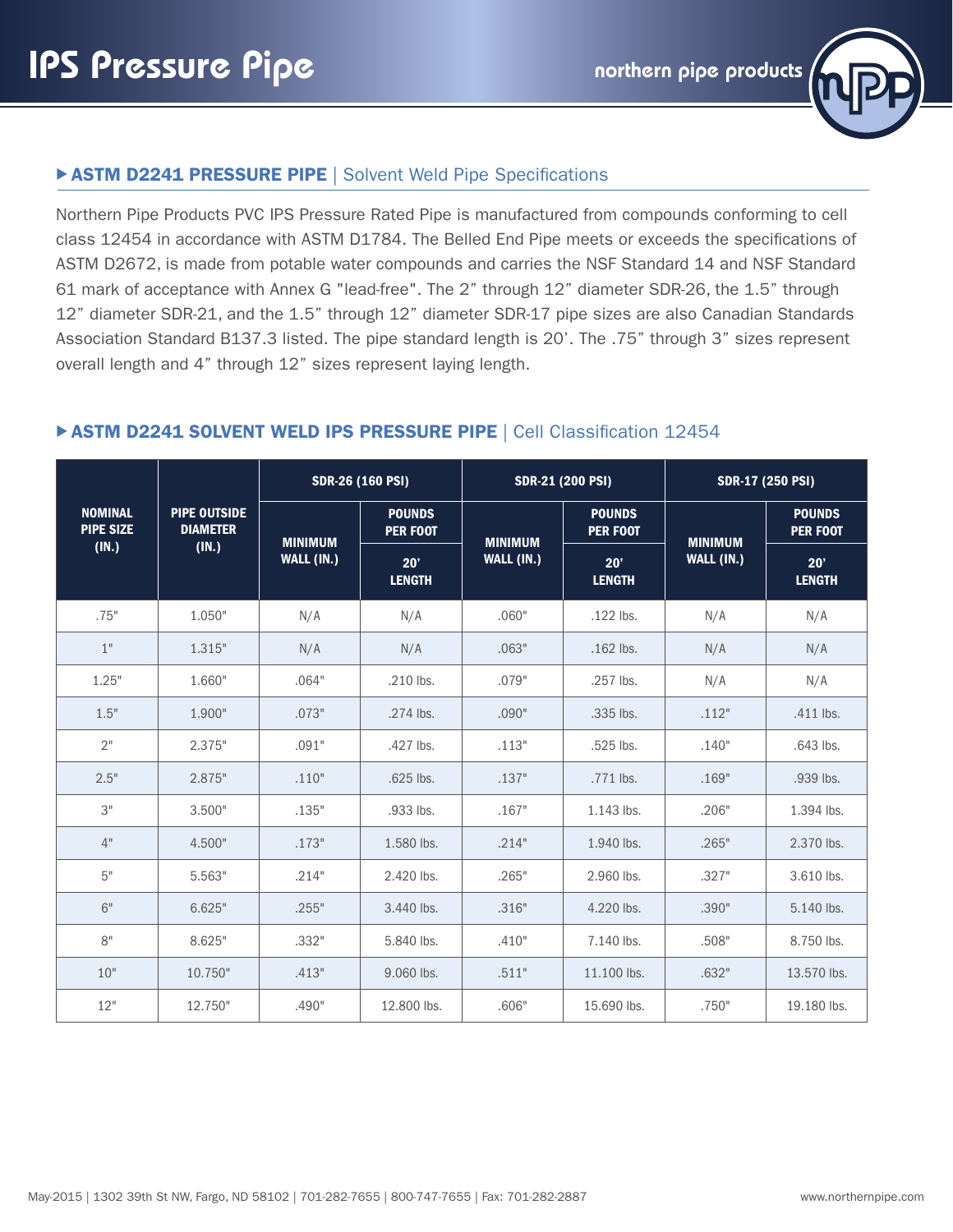

# **EXTM D1785 SCHEDULE 40 PRESSURE PIPE | Solvent Weld Pipe Specifications**

Northern Pipe Products PVC IPS Pressure Rated Schedule 40 Pipe is manufactured from compounds conforming to cell class 12454 in accordance with ASTM D1784. The Belled End Pipe meets or exceeds specification ASTM D2672, is made from potable water compounds, and carries the NSF Standard 14 and NSF Standard 61 mark of acceptance with Annex G "lead-free". The .75" through 12" diameter pipe sizes are also Canadian Standards Association Standard B137.3 listed. Plain end and bell end pipe sizes 1.25" through 12" are dual marked with specification ASTM D2665 (Plastic Drain, Waste and Vent Pipe). Pipe standard length is 20'. The .75" through 3" sizes represent overall length and 4" through 16" sizes represent laying length.

# ▶ PVC SCHEDULE 40 PRESSURE PIPE | Cell Classification 12454

|                                    |                                        |                                                 |                | <b>SCH-40 PLAIN END</b>          | <b>SCH-40 BELL END</b> |                                  |  |
|------------------------------------|----------------------------------------|-------------------------------------------------|----------------|----------------------------------|------------------------|----------------------------------|--|
| <b>NOMINAL</b><br><b>PIPE SIZE</b> | <b>PIPE OUTSIDE</b><br><b>DIAMETER</b> | <b>PIPE</b><br><b>PRESSURE</b><br><b>RATING</b> | <b>MINIMUM</b> | <b>POUNDS</b><br><b>PER FOOT</b> | <b>MINIMUM</b>         | <b>POUNDS</b><br><b>PER FOOT</b> |  |
| (IN.)                              | (IN.)                                  | (PSI)                                           | WALL (IN.)     | 20'<br><b>LENGTH</b>             | WALL (IN.)             | 20'<br><b>LENGTH</b>             |  |
| .75"                               | 1.050"                                 | 480 psi                                         | .113"          | .218 lbs.                        | .113"                  | .218 lbs.                        |  |
| 1"                                 | 1.315"                                 | 450 psi                                         | .133"          | .323 lbs.                        | .133"                  | .323 lbs.                        |  |
| 1.25"                              | 1.660"                                 | 370 psi                                         | .140"          | .437 lbs.                        | .140"                  | .437 lbs.                        |  |
| 1.5"                               | 1.900"                                 | 330 psi                                         | .145"          | .523 lbs.                        | .145"                  | .523 lbs.                        |  |
| 2"                                 | 2.375"                                 | 280 psi                                         | .154"          | .703 lbs.                        | .154"                  | .703 lbs.                        |  |
| 2.5"                               | 2.875"                                 | 300 psi                                         | .203"          | 1.114 lbs.                       | .203"                  | 1.114 lbs.                       |  |
| 3"                                 | 3.500"                                 | 260 psi                                         | .216"          | 1.457 lbs.                       | .216"                  | 1.457 lbs.                       |  |
| 4"                                 | 4.500"                                 | 220 psi                                         | .237"          | 2.080 lbs.                       | .237"                  | 2.130 lbs.                       |  |
| $5"$                               | 5.563"                                 | 190 psi                                         | .258"          | 2.810 lbs.                       | .258"                  | 2.890 lbs.                       |  |
| 6"                                 | 6.625"                                 | 180 psi                                         | .280"          | 3.650 lbs.                       | .280"                  | 3.760 lbs.                       |  |
| 8"                                 | 8.625"                                 | 160 psi                                         | .322"          | 5.490 lbs.                       | .322"                  | 5.850 lbs.                       |  |
| 10"                                | 10.750"                                | 140 psi                                         | .365"          | 7.790 lbs.                       | .365"                  | 8.040 lbs.                       |  |
| 12"                                | 12.750"                                | 130 psi                                         | .406"          | 10.300 lbs.                      | .406"                  | 10.670 lbs.                      |  |
| 14"                                | 14.000"                                | 130 psi                                         | .437"          | 12.200 lbs.                      | .437"                  | 12.620 lbs.                      |  |
| 16"                                | 16.000"                                | 130 psi                                         | .500"          | 15.930 lbs.                      | .500"                  | 16.550 lbs.                      |  |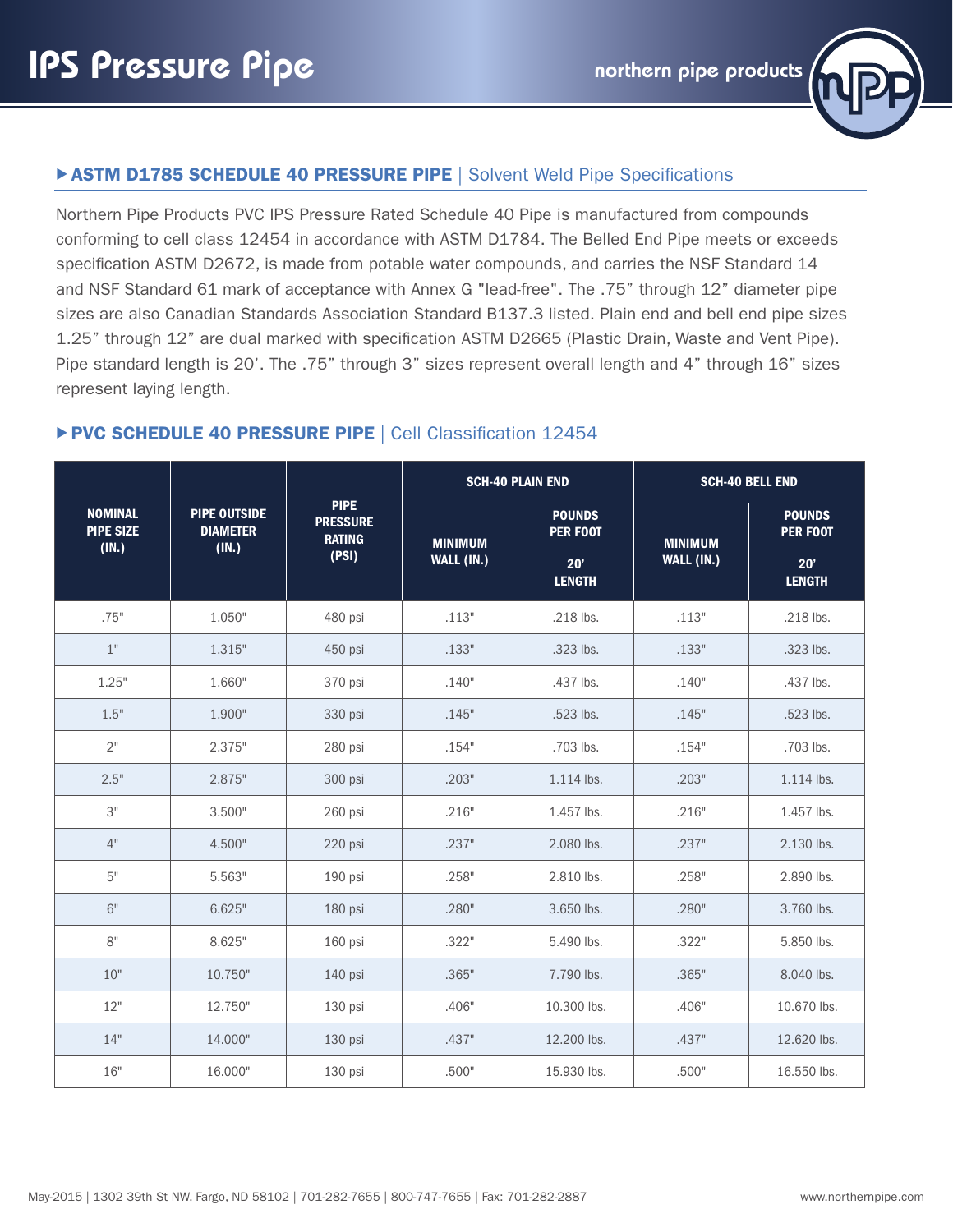

## **EIPS PRESSURE PIPE | Solvent Weld Joint Specifications**



E. Spigot Insertion Depth

|                                | <b>DIMENSIONS (IN.)</b>    |                                      |  |  |  |  |
|--------------------------------|----------------------------|--------------------------------------|--|--|--|--|
| <b>NOMINAL PIPE SIZE (IN.)</b> | (D)<br><b>SOCKET DEPTH</b> | (E)<br><b>SPIGOT INSERTION DEPTH</b> |  |  |  |  |
| .75"                           | 2.00"                      | 2.00"                                |  |  |  |  |
| $1"$                           | 2.00"                      | 2.00"                                |  |  |  |  |
| 1.25"                          | 2.50"                      | 2.50"                                |  |  |  |  |
| 1.5"                           | 3.00"                      | 3.00"                                |  |  |  |  |
| $2"$                           | 3.00"                      | 3.00"                                |  |  |  |  |
| 2.5"                           | 3.50"                      | 3.75"                                |  |  |  |  |
| $3"$                           | 4.00"                      | 4.25"                                |  |  |  |  |
| 4" (10' Length)                | 4.00"                      | 4.25"                                |  |  |  |  |
| 4" (20' Length)                | 6.00"                      | 6.25"                                |  |  |  |  |
| $5"$                           | 7.00"                      | 7.50"                                |  |  |  |  |
| 6"                             | 6.50"                      | 7.00"                                |  |  |  |  |
| $8"$                           | 7.00"                      | 7.50"                                |  |  |  |  |
| 10"                            | 7.50"                      | 8.00"                                |  |  |  |  |
| 12"                            | 8.50"                      | 8.75"                                |  |  |  |  |